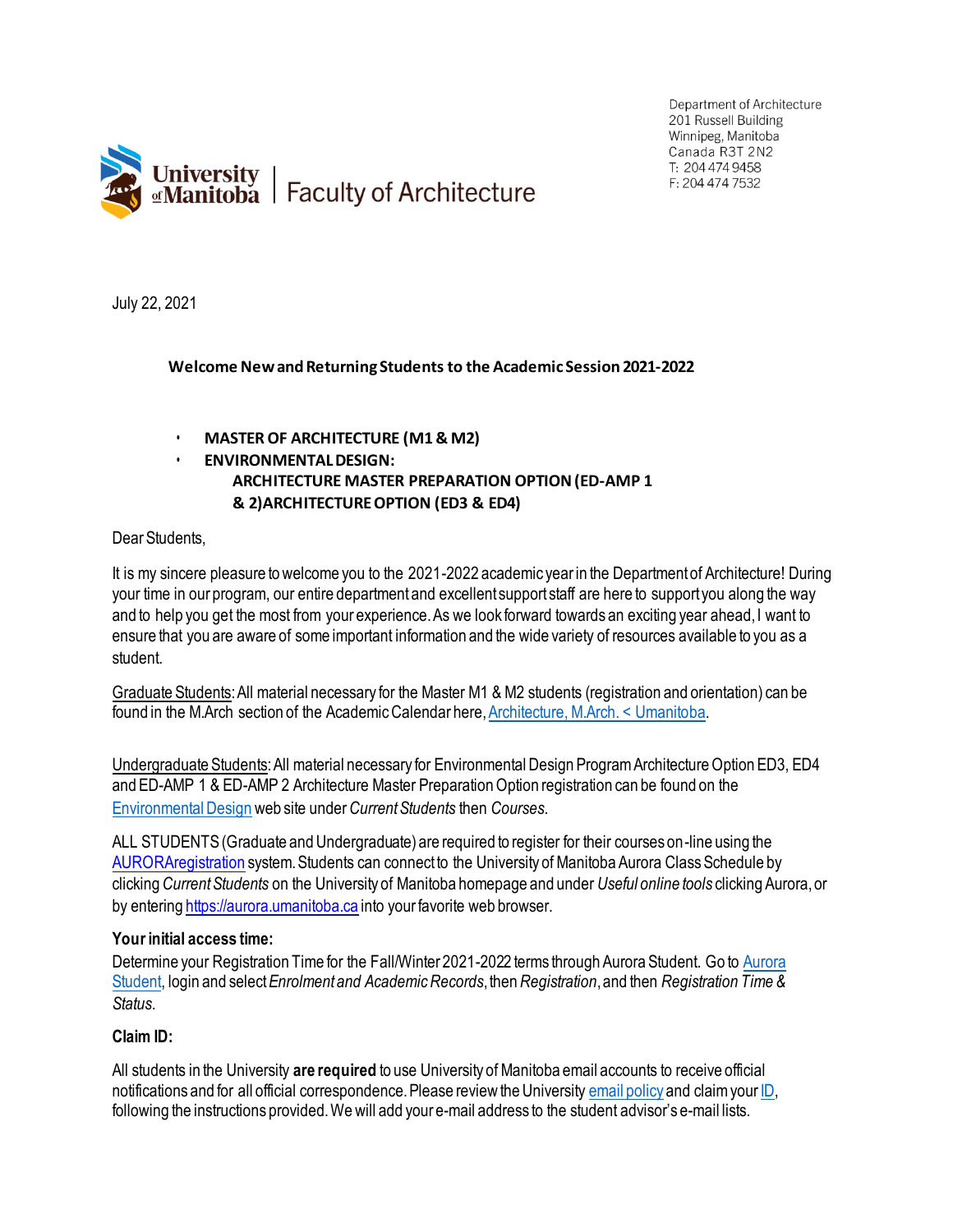# **START OF TERM**

ED-AMP 1 Students**:** All ED-AMP 1 students are required to take the Arch Tech Prep course, EVAR 3012 - Architectural Technology Preparation: Structural Concepts,which will run from *August 30th – September 3rd*. This year, the course will be delivered remotely due to the COVID-19 Pandemic, you will receive an invitation link for the course via e-mail.

All Students: Studios and Graduate Topics offerings for the Fall Term will be posted online starting Monday, August 16<sup>th</sup>. Go to the Department of Architecture website o[f Student reference material](https://umanitoba.ca/architecture/student-reference-material) to view them. All students are responsible for reviewing the Student Reference Material as well as other importantinformation on the main Departmental [website.](https://umanitoba.ca/architecture/department-architecture)

### **Studio Presentations and Welcome**

There will be a Department of Architecture Welcome followed by Studio Presentations on *Monday, August 23rd* starting at 10:00 am which will be delivered remotely; you will receive an invitation link and instructions to access the event via e-mail.Following a welcome address from the Head of Architecture, each instructor conducting a studio will give a 5–10 minute presentation on their offering to the entire student body. Following the presentations, M1, M2, ED-AMP2 and ED4 students will rank three studios, at their respective level, that they wish to join. An online ranking form will be sent to your U of M email early in the afternoon on August  $23<sup>d</sup>$ . This form must be submitted by 9am, *Tuesday August 24th* .

### *Please note: ED-AMP1 and ED3 students will be assigned their studios.*

Once these rankings are submitted, the Department Head will use them to establish the studio groups. In forming the studio groups, every attempt will be made to satisfy student preferences, while achieving equitable groups in term of size and diversity. It is possible that students will not get one of their top choices. The Department Head's decision is final.

Design Thesis students may pre-arrange with an advisor. Each advisor can pre-sign up to two Design Thesis students only.Email Heather Lins, the Graduate Student Advisor for required paperwork [\(Heather.Lins@umanitoba.ca](mailto:Heather.Lins@umanitoba.ca)). Design Thesis students who do not pre-arrange an advisor are required to participate in the studio selection process described above. Design Thesis students will be given priority in the process; however, final decisions on this matter rest with the Head in consultation with the Design Thesis coordinator.

# *Please note: It is now Department of Architecture policy that M2 students may not register with the same studio professor they had in M1.*

Studio assignments will be announced via e-mail on *Thursday, August 26th* and studio classes will begin on *Thursday, September 9th* .

All Master Students: Fall term Topics course offeringswill be presented at 2:00 pm on *August 23rd* online in the same format as the studio presentations, which all Master students must attend. The Topics course selection process is handled in a similar manner as design studios including student rankings used by the Department Head to establish the classes.

There will be a *Graduate Student Orientation* on Tuesday, September 7 from 9:00 am-10:30am, delivered in an online format; you will receive an invitation link and instructions to access the event via e-mail. All students are responsible for review the [Master of Architecture program Supplemental Regulations](https://umanitoba.ca/graduate-studies/supplementary-regulations).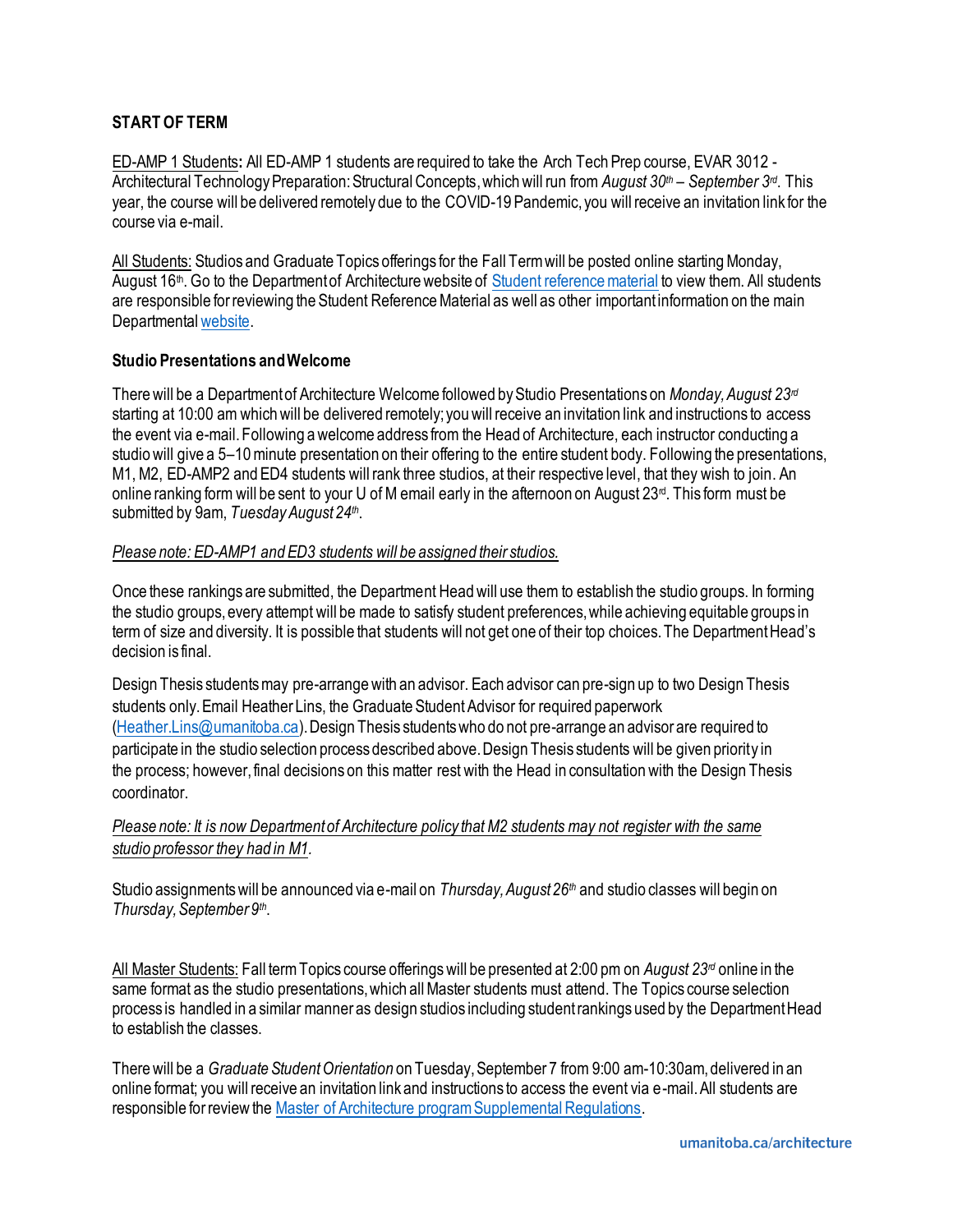# **COVID-19 and Studio:**

Th[e University of Manitoba](https://umanitoba.ca/coronavirus/students) has approved the option for in-person teaching for classes under 20 people, this includes Architecture Design Studios. Any in-person teaching must follow University directives and provincial social distancing, health, and sanitation protocols. Each studio instructor has established their preference for the teaching modality for their studio (in-person, virtual, or a combination of both). The specific plans for each studio will be listed on Aurora by July 23<sup>rd</sup> and will be presented in the Studio presentations on August 23<sup>rd</sup>.

The Department is able to assign each student a dedicated workstation (with a designated desk, chair and locker). However, any in-person classes will be organized by the instructor to meet the COVID-19 guidelines and may result in staggered meeting times to ensure class sizes meet room and building occupancy limits. Currently, the Faculty and Department are in the process of establishing protocols and guidelines to meet the most current provincial and University restrictions and allowances. This information will be presented on August  $23<sup>rd</sup>$  at the Welcome event for all Department of Architecture students.

# Field Trips

Field trips for the fall term may be offered in some studios. All plans for proposed trips have been reviewed by the Dean of the Faculty of Architecture and the COVID-19 Recovery Steering Committee when applicable. Any field trips are subject to regional and University safety protocols - details on potential field trips will be shared by the studio instructors during the August 23<sup>rd</sup> Studio Presentations.

University campus building and facilities accesswill be allowed, but reduced and restricted. Further information to follow. You can find out more about the University of Manitoba response to COVID-19 on th[e Students](https://umanitoba.ca/coronavirus/students#fall-term-2021) resource page, and read more about the Latest COVID-19 update[s here.](https://umanitoba.ca/coronavirus/latest-updates-and-safety#latest-covid-19-updates)

### COVID-19 and Courses:

All other courses will be taught online with the exception of some Graduate Topics courses. The teaching modalities for these will be presented during the Topics Presentations at 2pm on August 23<sup>rd</sup>.

Please be aware that the circumstances around COVID-19 are fluid. Should a major outbreak occur, or and/or health protocols change, it is possible in-person instruction will revert to online instruction.

# **REGISTRATION:**

Master students: Once your studio choice has been finalized, you will have to register in Aurora by no later than Sept. 10th, 2021.

Environmental Design -Architecture Option Years ED3, ED4 and ED-AMP1 & ED-AMP2 Students: Once studio sections have been finalized you can register in Aurora for the appropriate studio section for both Fall andWinter term Studios; this must be done by September 10th, 2021.

Note: All undergraduate and graduate studio sections will be shown on Aurora (for information only) to provide you an opportunity to review the various plans for teaching modalities (in-person, remote, or hybrid) for each studio. however, you cannot register for these sections until studios have been established by the Head on August 26<sup>th</sup>, as they will be "blocked" from registration until that date. Should you wish to register in advance of August 26<sup>th</sup>, you may do so in the A01 section for your respective level. If you choose to register in the A01 section, you will need to re-register in the section of the studio are assigned to on August 26<sup>th</sup>.